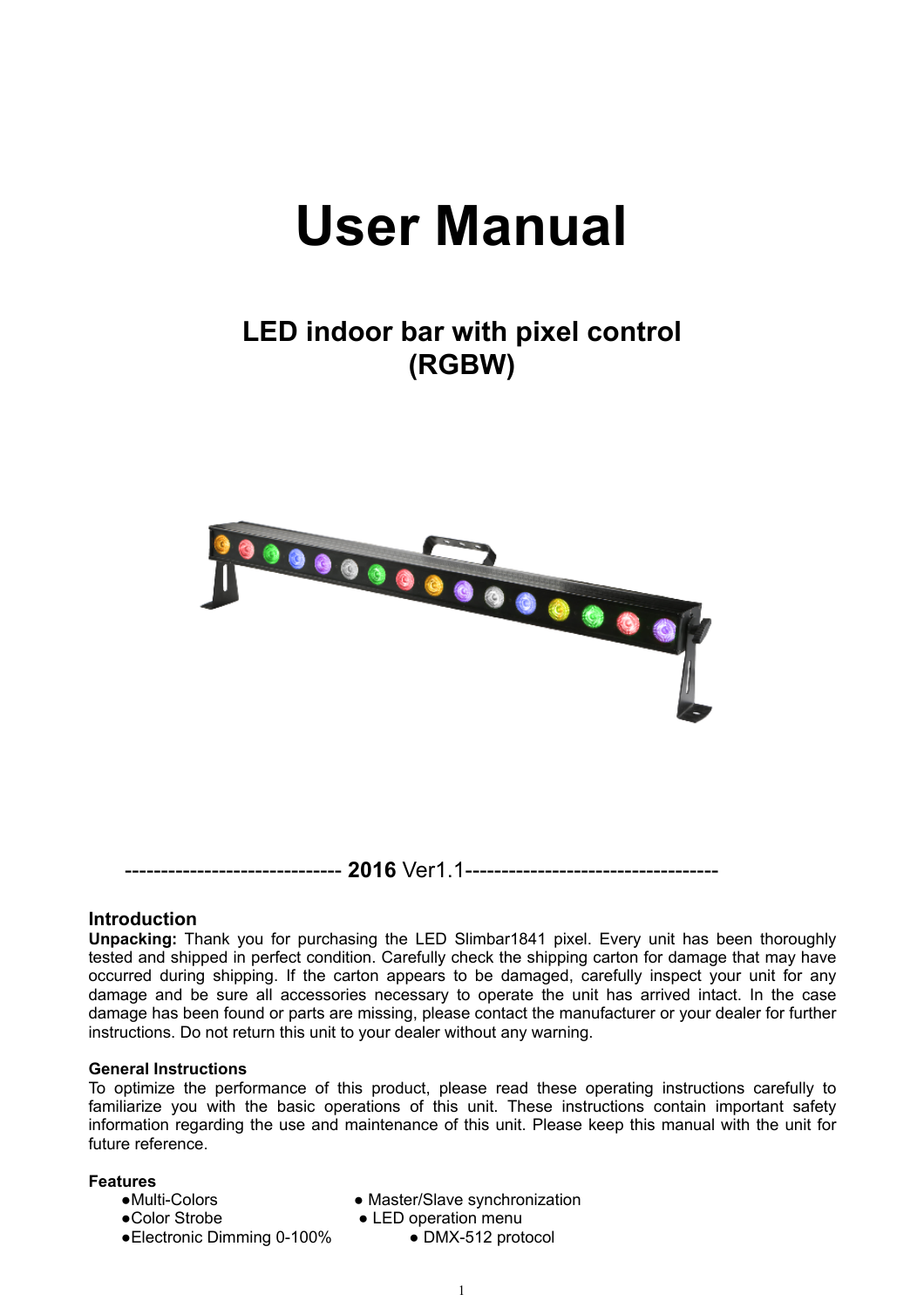## **Safety Precautions**

- Be sure that the local power outlet match that of the required voltage for your unit,
- Do not attempt to operate this unit if the power cord has been frayed or broken. Do not attempt to remove or break off the ground prong from the electrical cord. This prong is used to reduce the risk of electrical shock and fire in case of an internal short.
- Disconnect from main power before making any type of connection.
- Do not remove the cover under any conditions. There are user serviceable parts inside.
- Never operate this unit when its rear cover is removed.
- Never plug this unit into a dimmer pack.
- Always be sure to mount this unit in an area that will allow proper ventilation. Allow about 6" (15cm) between this device and a wall.
- Do not attempt to operate this unit, if it becomes damaged.
- During long periods of non-use, disconnect the units main power.
- Always mount this unit in safe and stable matter.
- Power-supply cords should be routed so that they are not likely to be walked on or pinched by items placed upon or against them, paying particular attention to the point they exit from the unit.
- Cleaning unit should be cleaned only as recommended by the manufacturer. See 'Cleaning" for details.
- Heat –The appliance should be situated away from heat sources such as radiators, heat registers, stoves, or other appliances (including amplifiers) that produce heat.
- The unit should be serviced by qualified service personnel when:
	- A. The power-supply cord or the plug has been damaged.
	- B. Objects have fallen, or liquid has been spilled into the appliance.
	- C. The appliance has been exposed to rain or water.
	- D. The appliance does not appear to operate normally or exhibits s marked change in performance.

**DMX Linking**: To ensure proper DMX data transmission, when using several DMX units try to use the shortest cable path possible. The order in which units are connected in a DMX line does not influence the DMX addressing. For example; a unit assigned a DMX address of 1 may be placed anywhere in a DMX line, at the beginning, at the end, or anywhere in the middle. When a unit is assigned a DMX address of 1, the DMX controller knows to send DATA assigned to address 1 to that unit, no matter where it is located in the DMX chain.

## **Operating Instructions**

Operating Modes: You can use the unit in 3 ways:

cHodl

- Auto Mode-The unit will automatically chase through the different colors.
- $DMX$  control mode This function will allow you to control each individual units traits with a standard DMX 512 controller.
- Master-slave mode One unit will work as the master in the one of the above three modes, other units in the chain will work in synchronization towards the master.

**DMX Mode:** Operating through a DMX controller give the user the freedom to create their own programs tailored to their own individual needs. This function also allows you to use your units as spot lights.

- 1. This function will allow you to control each individual unit' s traits with a standard DMX 512 controller.
- 2. The unit 4/7/72/75 DMX channels mode to operate. Please see "DMX channels/function/ description/ value" for the DMX traits.
- 3. To run your unit in DMX mode, plug in the unit via the XLR connections to any standard DMX controller. Set your desired DMX address following the setup specifications that come with your DMX controller.

#### Main Control Menu

The control board on the fixture base is your interface to access and control all functions on the unit, Its digital display gives you a code vide of functions and options as below:



CONTROL BOARD

| DMX Address             | Channel Mode Control Mode Display Light Display ME |  |  |
|-------------------------|----------------------------------------------------|--|--|
| Direction Extended mode |                                                    |  |  |
|                         |                                                    |  |  |

5L nd



1-511 4-7-72-75CH Master/Slave ON-OFF Normal- Reversed ON/OFF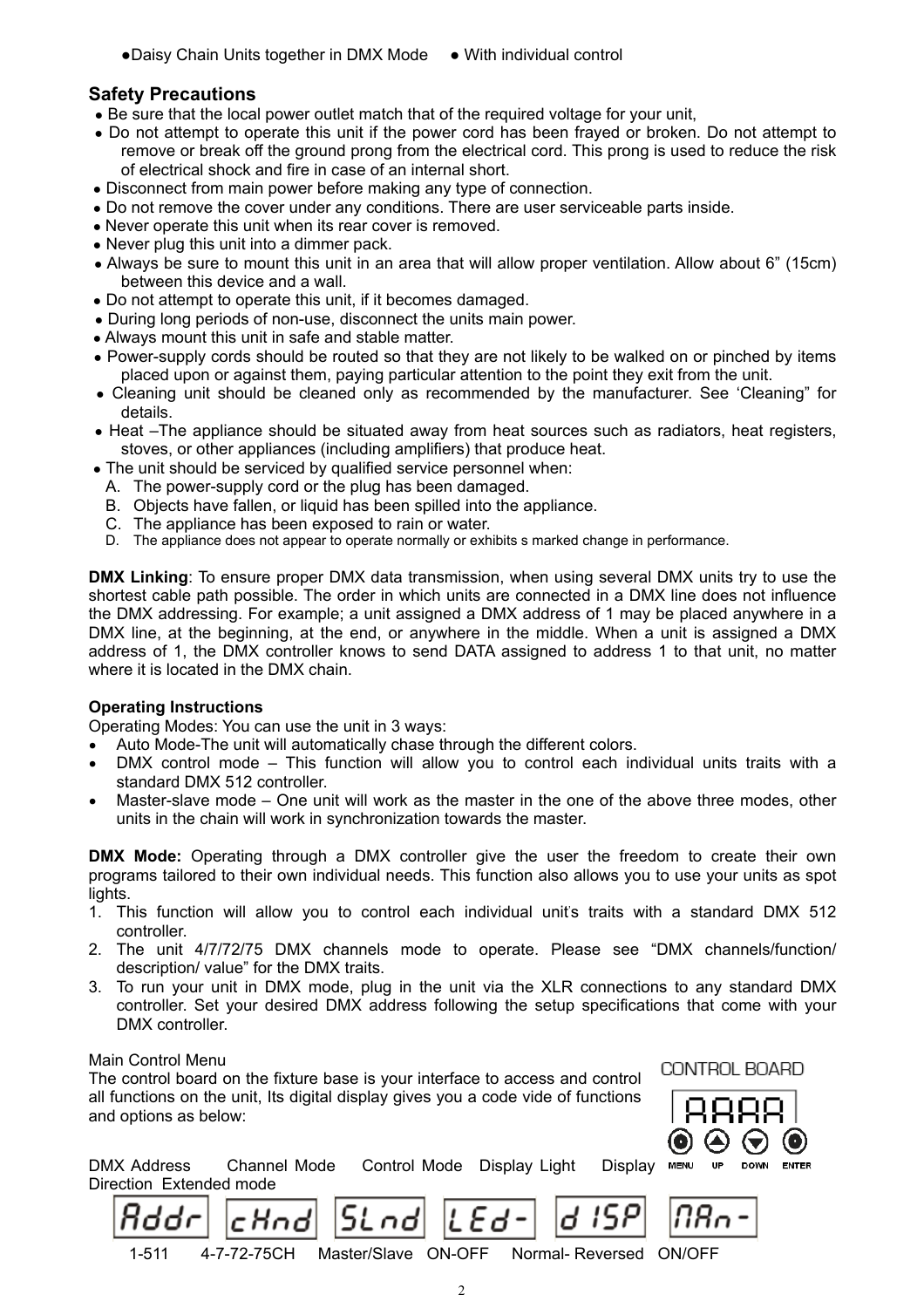## **Display Menu**

| Main Menu          | Submenu                          | <b>Functions</b>                       |           |
|--------------------|----------------------------------|----------------------------------------|-----------|
| Rddr               | 800 I                            | <b>DMX Address</b>                     |           |
|                    | -чЕн                             | 4 Channels model                       |           |
|                    | - 1СН                            | 7Channels model                        |           |
| cHnd               | 72C H                            | 72 Channels model                      |           |
|                    | 75C H                            | 75 Channels model                      |           |
|                    | NASF                             | Master                                 |           |
| SLnd               | SLRu                             | Slave                                  |           |
|                    | $-00-$                           | Digital display light is keeping ON    |           |
| LEd-               | -off                             | Digital display light is OFF after 30s |           |
| d 15P              | d ISP                            | Normal display                         |           |
|                    | 85 IP                            | Reversed display                       |           |
| N8o -              | -on-                             | Show channels                          |           |
|                    | $-$ off                          | Hide channels                          |           |
|                    | LED Slimbar 1841 pixel Mode 4CH  |                                        |           |
| <b>DMX Channel</b> | Function                         | Description                            | Value     |
| $\mathbf{1}$       | <b>LED Color</b>                 | Red LED intensity                      | $0 - 255$ |
| $\overline{2}$     | <b>LED Color</b>                 | Green LED intensity                    | $0 - 255$ |
| $\mathfrak{B}$     | <b>LED Color</b>                 | <b>Blue LED intensity</b>              | $0 - 255$ |
| $\overline{4}$     | <b>LED Color</b>                 | White LED intensity                    | $0 - 255$ |
|                    | LED Slimbar 1841 pixel Mode 7CH  |                                        |           |
| <b>DMX Channel</b> | Function                         | Description                            | Value     |
| 1                  | <b>Dimmer</b>                    | Dimmer Off to Full                     | $0 - 255$ |
| $\overline{2}$     | <b>Strobe</b>                    | Strobe(slow to fast)                   | $0 - 255$ |
| 3                  | Macro                            | Built-in programs                      | $0 - 255$ |
| 4                  | <b>LED Color</b>                 | Red LED intensity                      | $0 - 255$ |
| 5                  | <b>LED Color</b>                 | Green LED intensity                    | $0 - 255$ |
| 6                  | <b>LED Color</b>                 | <b>Blue LED intensity</b>              | $0 - 255$ |
| $\overline{7}$     | <b>LED Color</b>                 | White LED intensity                    | $0 - 255$ |
|                    | LED Slimbar 1841 pixel Mode 72CH |                                        |           |
| <b>DMX Channel</b> | Function                         | Description                            | Value     |
| 1                  | <b>LED Color</b>                 | 1 <sup>st</sup> Red LED intensity      | $0 - 255$ |

2 LED Color 1st Green LED intensity 10-255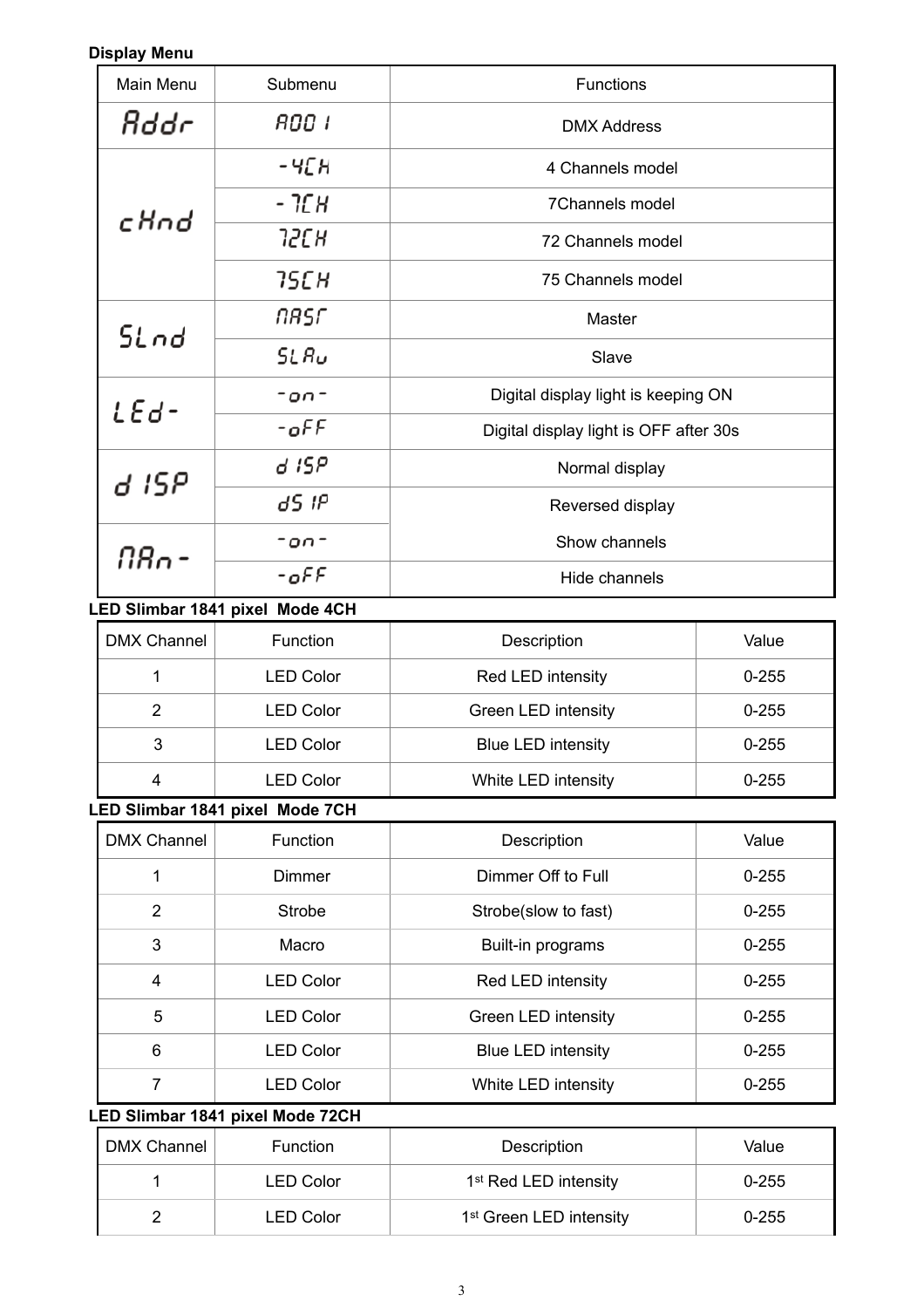| 3                       | <b>LED Color</b>                 | 1 <sup>st</sup> Blue LED intensity  | $0 - 255$ |
|-------------------------|----------------------------------|-------------------------------------|-----------|
| $\overline{\mathbf{4}}$ | <b>LED Color</b>                 | 1 <sup>st</sup> White LED intensity | $0 - 255$ |
| ******                  | ********                         | ***********                         | ******    |
| 69                      | <b>LED Color</b>                 | 18th Red LED intensity              | $0 - 255$ |
| 70                      | <b>LED Color</b>                 | 18th Green LED intensity            | $0 - 255$ |
| 71                      | <b>LED Color</b>                 | 18th Blue LED intensity             | $0 - 255$ |
| 72                      | <b>LED Color</b>                 | 18th White LED intensity            | $0 - 255$ |
|                         | LED Slimbar 1841 pixel Mode 75CH |                                     |           |
| <b>DMX Channel</b>      | Function                         | Description                         | Value     |
| 1                       | Dimmer                           | Dimmer Off to Full                  | $0 - 255$ |
| $\overline{2}$          | <b>Strobe</b>                    | Strobe(slow to fast)                | $0 - 255$ |
| 3                       | Macro                            | Built-in programs                   | $0 - 255$ |
| $\overline{\mathbf{4}}$ | <b>LED Color</b>                 | 1 <sup>st</sup> Red LED intensity   | $0 - 255$ |
| 5                       | <b>LED Color</b>                 | 1 <sup>st</sup> Green LED intensity | $0 - 255$ |
| 6                       | <b>LED Color</b>                 | 1 <sup>st</sup> Blue LED intensity  | $0 - 255$ |
| $\overline{7}$          | <b>LED Color</b>                 | 1 <sup>st</sup> White LED intensity | $0 - 255$ |
| ******                  | ********                         | ***********                         | ******    |
| 72                      | <b>LED Color</b>                 | 18th Red LED intensity              | $0 - 255$ |
| 73                      | <b>LED Color</b>                 | 18th Green LED intensity            | $0 - 255$ |
| 74                      | <b>LED Color</b>                 | 18th Blue LED intensity             | $0 - 255$ |
| 75                      | <b>LED Color</b>                 | 18th White LED intensity            | $0 - 255$ |

**Drawing size(mm)** 



## **Cleaning**

Due to fog residue, smoke, and dust cleaning the internal and external optical lenses must be carried out periodically to optimize light output.

- 1. Use normal glass cleaner and a soft cloth to wipe off the outside casing.
- 2. Clean the external optics with glass cleaner and a soft cloth every 20 days.
- 3. Always be sure to dry all parts completely before plugging the unit back in.

Cleaning frequency depends on the environment in which the unit operates (i.e. smoke, fog residue, dust, dew).

## **Trouble Shooting**

Listed below are a few common problems the user may encounter, with solutions.

## **Unit not responding to DMX:**

1. Check that the DMX cables are connected properly and are wired correctly (pin 3 is "hot"; on Some other DMX devices pin 5 may be "hot"). Also, check that all cables are connected to the right connectors; It does matter which way the inputs and outputs are connected.

## **Specifications**

Power: 200W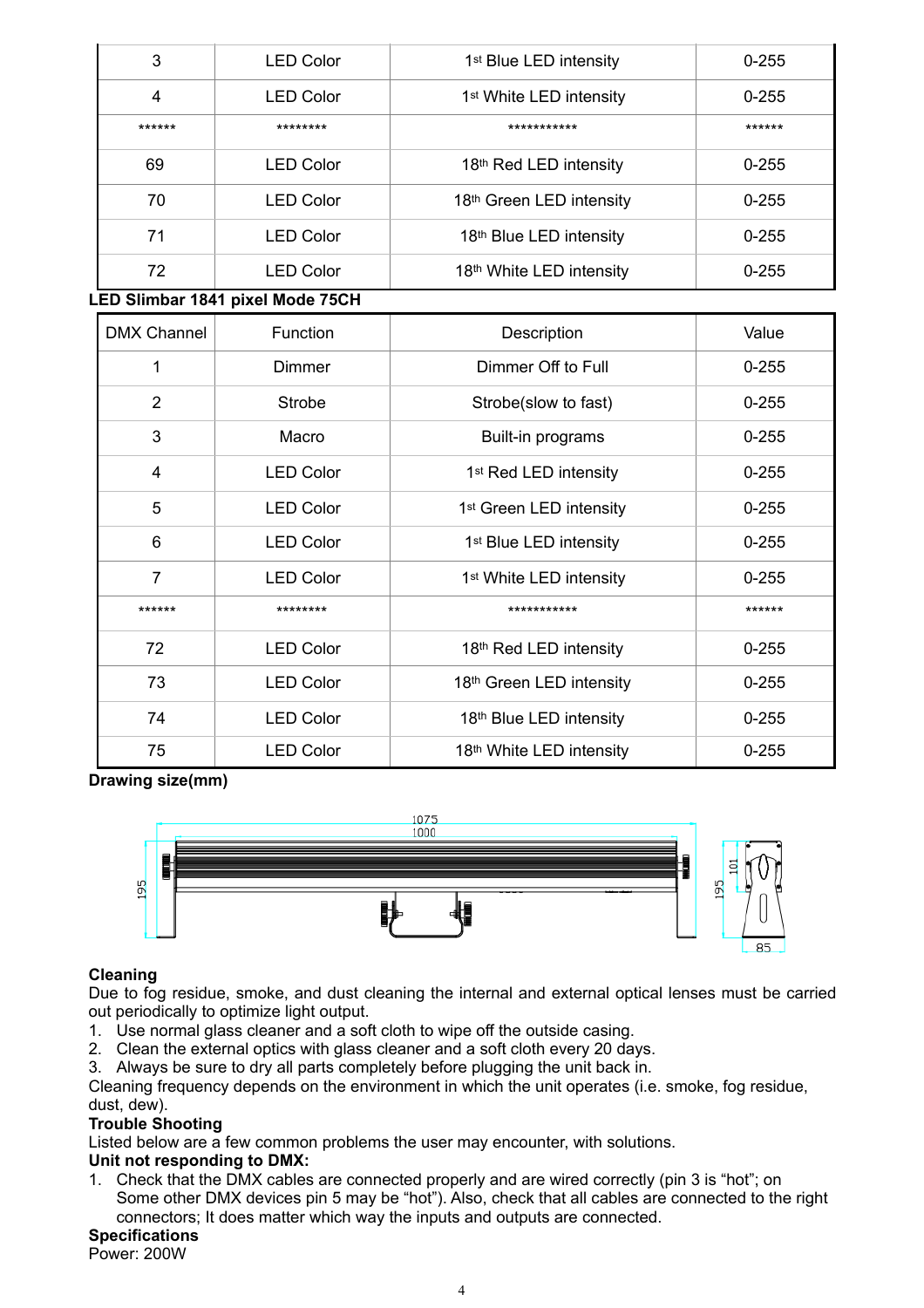Working Position: Any safe working position Voltage: 90-250V / 50~60Hz Power: 200W **LED Lamp : Tianxin high power LEDs;** 

**4in1(RGBW) 10\*18pcs**  DMX Channel: 4/7/72/75 channel mode Lens angle: 25degree Protection rating: IP20 RGBW color mixing and individual control Net Weight: 8kgs/unit Inner box for one unit: 1090\*180\*230mm Master box for two units: 1110\*370\*260mm Warranty: **1 Year** 

感谢您选购我们的LED 灯。每一款灯都经过了严格的测试。请检查灯体在运输入过程中是否遭到损坏。 如果发现零部件缺损,请事先联系经销商或厂家。请不要在没有任何通知的情况下擅自退回产品!

警告: 为了避免雷击和火灾的危险性, 请不要将此灯放置于潮湿等环境下工作。不要私自拆御, 否则厂 家将不予保修承诺。灯体发生故障后,请先与经销商或厂家取得联系。

注重环保,做到包装纸箱的再循环利用!

#### **基本说明:**

为了更好的使用此产品,请务必仔细阅读本手册,熟悉各项安全使用规则和维护方法。

#### **特点:**

- **Features** 
	- ●混色 ●主/从同步模式
	- ●彩色频闪 ●带功能按钮LED工作菜单
	- ●电子调光0-100 % ●菊花链DMX
	- ●DMX 512协议

#### **安全警告:**

- 为了避免雷击和火灾的危险性, 请不要将此灯放置于潮湿的环境
- 避免水等液体等物质进入灯体内部
- 确保输入电压与灯体要求电压相匹配
- 若电源线出现破损,请不要尝试运行灯具;切勿去除地线插芯
- 在进⾏任何形式的连接之前都应关闭主电源
- 不要私⾃拆卸灯体。
- 禁止在灯后罩打开的情况下运行
- **●** 禁⽌连接调光设备
- 确保灯体安装在合适的通风环境。灯体与墙壁应保持6-15厘米的距离
- 若灯具发生故障应立即停止运行
- 该灯具只适用于室内工作, 否则发生故障, 不予保修承诺。
- 若长期不使⽤,应切断电源
- 确保灯具安装在安全且稳定的环境中
- 灯具之间的电源线要规则理顺
- 按照厂家的要求定期对灯具进行清洁维护, 请参阅"维护"
- 该灯具应置于远离电冰箱, 微波炉, 功放等热源设备
- ●在以下情况下只有专业维护⼈员才能处理:
	- E. 电源线或插头破损
	- F. 灯具坠落,液体进入灯体内
	- G. 灯具不能正常⼯作,且发⽣异常现象

**电源:**在接通过电源之前,请确保与灯体相匹配的⼯作电压---220V(电压可根据地域差异调整为120V或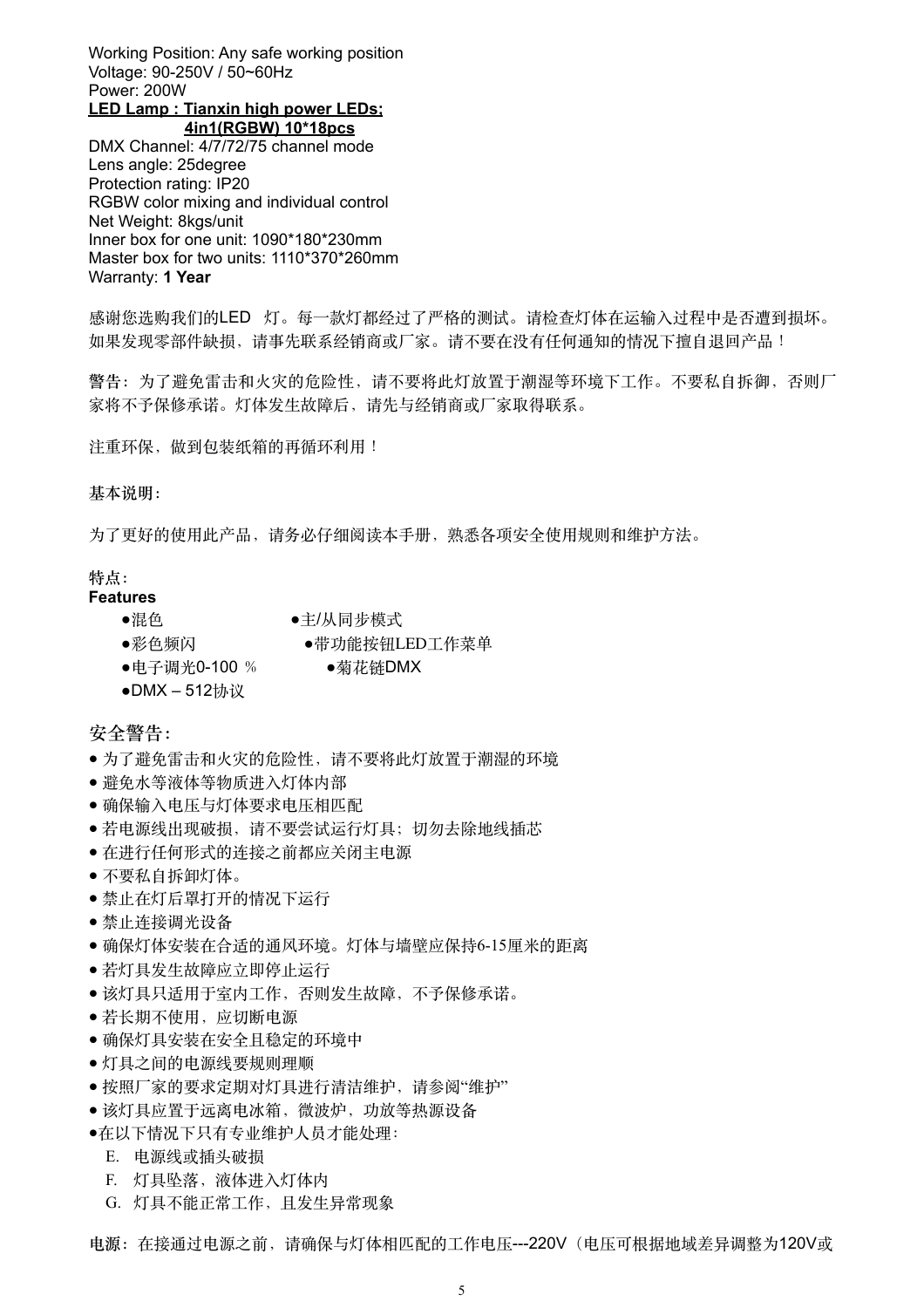220V)。同时还要保证电压与壁装电源插座相匹配。

DMX 连接:为确保DMX 数据最佳发送,在灯具连接过程中尽量选择最短的连接路径。灯具通过DMX连 接的顺序不会影响到DMX地址码。例如,一支灯具的地址码被设定为1,不论此灯具被连接在任一位置, 都不会改变其地址码。这是由于DMX 控制器的原理决定。

操作方式: 您可在以下三种模式下操作:

- 自走模式-灯具能够自动完成所有换色
- DMX控制模式-每台灯具能接受标准DMX512控台单独控制
- 主从模式-任何一台灯能够作为主机在前面的任意一种模式中工作,其它灯会作为从机同步工作

**DMX模式:**通过的DMX控制器让⽤户可⾃由创建具有个性化的程序。

- 1.通过DMX 512控制器可控制每个单独的灯。
- 2. 该灯具采用4/7/72/75个DMX通道, 请参阅"DMX512地址和功能"
- 3. 通过的三芯XLR信号线连接到任何标准的DMX512控制器。按照DMX512运行参数,设置DMX地址, 来实现DMX程序运⾏模式。

主控制菜单

设备底部的控制板是您用来进入和控制功能的主界面,其数字显示会提供一个 CONTROL BOARD 功能和选择的代码给您如下:



| 地址码 | 通道 |
|-----|----|
|     |    |

| 至制模式 | 显示灯 |  |  |
|------|-----|--|--|
|      |     |  |  |
|      |     |  |  |

道模式 控制模式 显 示 灯 显示方向 扩展模式 15 P d

$$
|\overline{BB_0^-}|
$$

001-511 4-7-72-75CH 主机/从机 开-关 正常- 反向 开/关 **Display Menu** 

| 主菜单                   | 子菜单                             | 功能          |     |  |
|-----------------------|---------------------------------|-------------|-----|--|
| Rddr                  | 800 I                           | 地址码         |     |  |
|                       | -458                            | 4 通道模式      |     |  |
| cHnd                  | - 7СН                           | 7通道模式       |     |  |
|                       | 72CH                            | 72通道模式      |     |  |
|                       | 75C H                           | 75通道模式      |     |  |
| SLnd                  | NASF                            | 主机          |     |  |
|                       | SL Ru                           | 从机          |     |  |
| $-00-$                |                                 | 数字显示灯保持常亮   |     |  |
| $LEd -$<br>$-$ off    |                                 | 数字显示灯30秒后关闭 |     |  |
| d ISP                 | d ISP                           | 正常显示        |     |  |
|                       | d5 IP                           | 反向显示        |     |  |
| <u> NRo -</u>         | 显示通道<br>$-00-$                  |             |     |  |
| $-$ <sub>o</sub> $FF$ |                                 | 隐藏通道        |     |  |
|                       | LED Slimbar 1841 pixel Mode 4CH |             |     |  |
| <b>DAMINE WA</b>      | $-1$ Ale                        | LILA N      | M/L |  |

| DMX通道 | 功能 | 描述                  | 数值     |
|-------|----|---------------------|--------|
|       | 鄧色 | 高唐<br>红<br>ᅭ<br>儿冗戊 | $-255$ |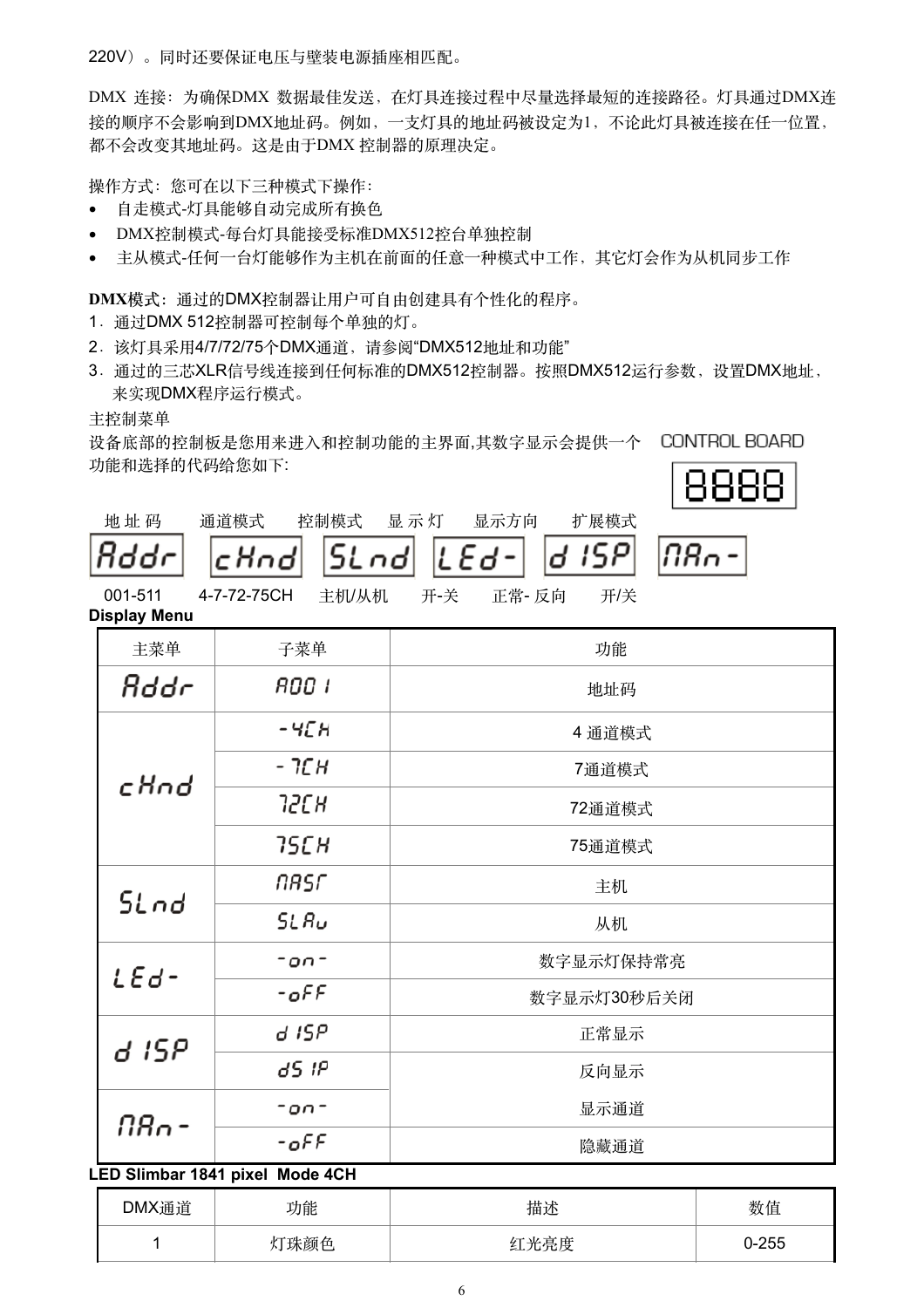| ◠<br>- | 灯珠颜色 | 绿光亮度 | $0 - 255$ |
|--------|------|------|-----------|
| 3      | 灯珠颜色 | 蓝光亮度 | $0 - 255$ |
| 4      | 灯珠颜色 | 白光亮度 | $0 - 255$ |

**LED Slimbar 1841 pixel Mode 7CH**

| DMX通道          | 功能   | 描述      | 数值        |
|----------------|------|---------|-----------|
|                | 调光   | 调光灭到全亮  | $0 - 255$ |
| $\overline{2}$ | 频闪   | 频闪(慢-快) | $0 - 255$ |
| 3              | 宏    | 内置程序    | $0 - 255$ |
| 4              | 灯珠颜色 | 红光亮度    | $0 - 255$ |
| 5              | 灯珠颜色 | 绿光亮度    | $0 - 255$ |
| 6              | 灯珠颜色 | 蓝光亮度    | $0 - 255$ |
| 7              | 灯珠颜色 | 白光亮度    | $0 - 255$ |

## **LED Slimbar 1841 pixel Mode 72CH**

| DMX通道          | 功能       | 描述          | 数值        |
|----------------|----------|-------------|-----------|
| 1              | 灯珠颜色     | 1st红光亮度     | $0 - 255$ |
| $\overline{2}$ | 灯珠颜色     | 1st绿光亮度     | $0 - 255$ |
| 3              | 灯珠颜色     | 1st蓝光亮度     | $0 - 255$ |
| 4              | 灯珠颜色     | 1st白光亮度     | $0 - 255$ |
| ******         | ******** | *********** | ******    |
| 69             | 灯珠颜色     | 18th红光亮度    | $0 - 255$ |
| 70             | 灯珠颜色     | 18th绿光亮度    | $0 - 255$ |
| 71             | 灯珠颜色     | 18th蓝光亮度    | $0 - 255$ |
| 72             | 灯珠颜色     | 18th白光亮度    | $0 - 255$ |

## **LED Slimbar 1841 pixel Mode 75CH**

| DMX通道          | 功能       | 描述          | 数值        |
|----------------|----------|-------------|-----------|
| 1              | 调光       | 调光灭到全亮      | $0 - 255$ |
| $\overline{2}$ | 频闪       | 频闪(慢-快)     | $0 - 255$ |
| 3              | 宏        | 内置程序        | $0 - 255$ |
| $\overline{4}$ | 灯珠颜色     | 1st红光亮度     | $0 - 255$ |
| 5              | 灯珠颜色     | 1st绿光亮度     | $0 - 255$ |
| 6              | 灯珠颜色     | 1st蓝光亮度     | $0 - 255$ |
| 7              | 灯珠颜色     | 1st白光亮度     | $0 - 255$ |
| ******         | ******** | *********** | ******    |
| 72             | 灯珠颜色     | 18th红光亮度    | $0 - 255$ |